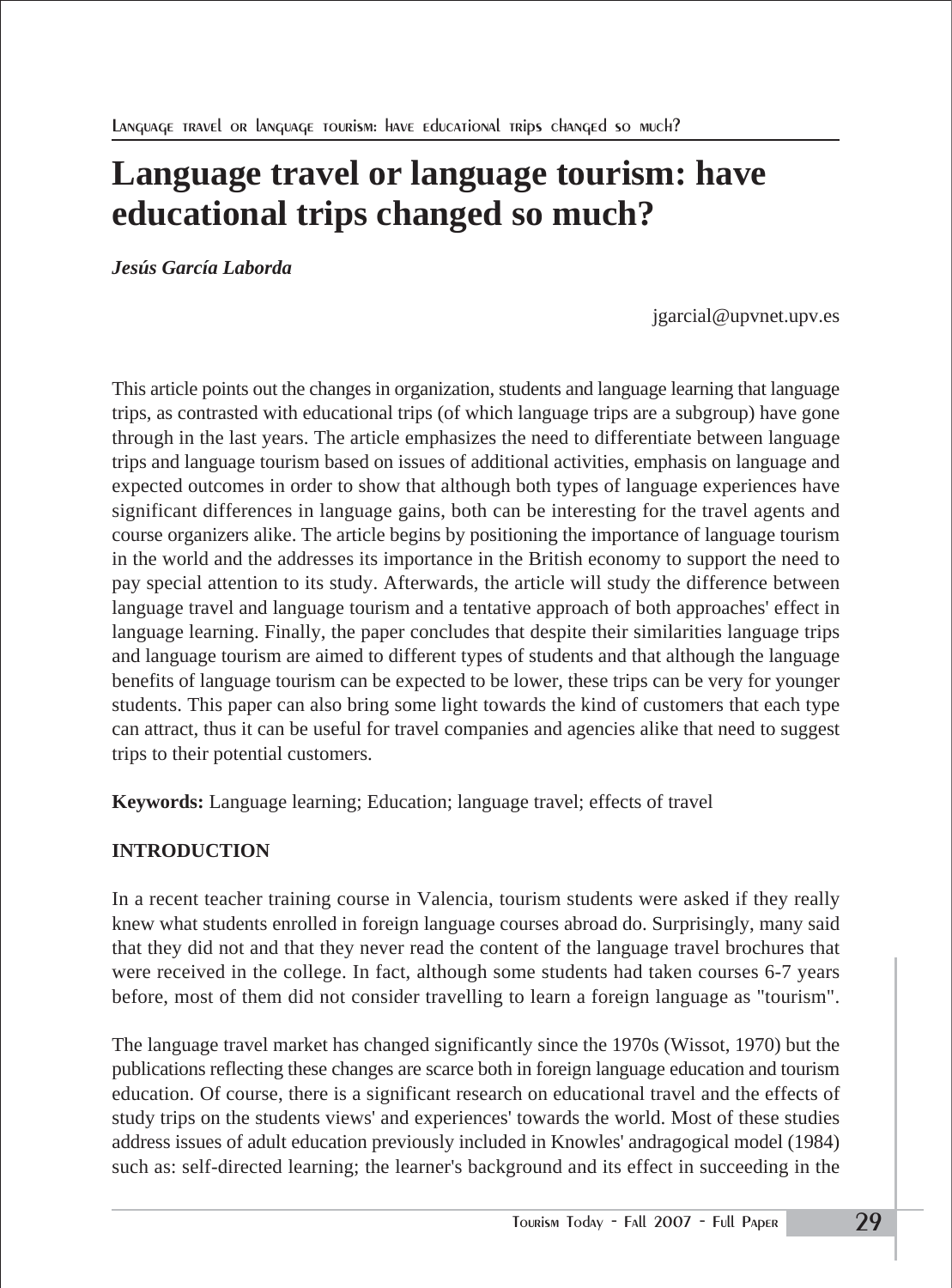trip; the evolution of intrinsic motivation to learn; the interest in tasks that imply learning; and experiential learning (Roberson, 2002). Additionally, one major reason for educational travel abroad is the opportunity to learn and interact with other cultures (Byrnes, 2001).

This paper reflects the results of several studies undertaken by a language travel study group at EPS Gandía College in Valencia from 2002 to 2006. The central assumption is that there is a significant difference in summer courses abroad today between those that can be considered to follow tourism practices (language tourism) whose main goal is entertainment, and language trips aimed at learning the language. Each type has its benefits and drawbacks and, indeed, its customers with differentiating features from each other. According to Engle and Engle (2000) there is an increasing shift between longer educational stays abroad to shorter courses or sessions (2000; 2006) maybe as a "result of institutional pressure to increase study abroad numbers" (Engle and Engle, 2006: 220) or as continuous effort to make experiences abroad accessible to more students. However, there are drastic differences between long educational stays and shorter trips. As they mention:

> "It is undeniable that there are fundamental differences in the academic and cultural experience offered by study abroad programs today. We consider that the creation of a level-based classification system for program types would address this situation honestly and responsibly. Compare, if you will:

> • a one-month summer term, requiring little or no host language proficiency, with subject-matter classes in English, collective housing and American roommates; with • a full-year program for students of advanced linguistic proficiency housed individually in a host family and directly enrolled in local university courses or engaged in a professional internship or service learning project." (Engle and Engle, 2000: 3).

According to this changing trend, this paper revises the following issues: 1) study abroad as a type of tourism, 2) Its impact in the international economy (and specifically in the British one), 3) Importance and differences between language travel and language tourism, 4) current issues associated to language tourism, and 5) effects in language learning. The paper concludes that the language learning of language tourism trips could be lower due to the social activity component making the trip profitable only in specific circumstances and with younger and inexperienced students.

# **STUDYING ABROAD**

The 2 to 4 week language trip has been recommended for a long time partly because of the need of acquiring a second language (Freed, So & Lazar, 2003). and partly as a life experience or what has recently called "serious leisure"<sup>1</sup> In the 1960s many researchers recommended

<sup>1</sup> "*Serious leisure* is the systematic pursuit of an amateur, hobbyist, or volunteer core activity that is highly substantial, interesting, and fulfilling and where, in the typical case, participants find a career in acquiring and expressing a combination of its special skills, knowledge, and experience (Stebbins, 1992, p.3)".[Retrieved from http://www.soci.ucalgary.ca/seriousleisure/MainPages/BasicConcepts.htm].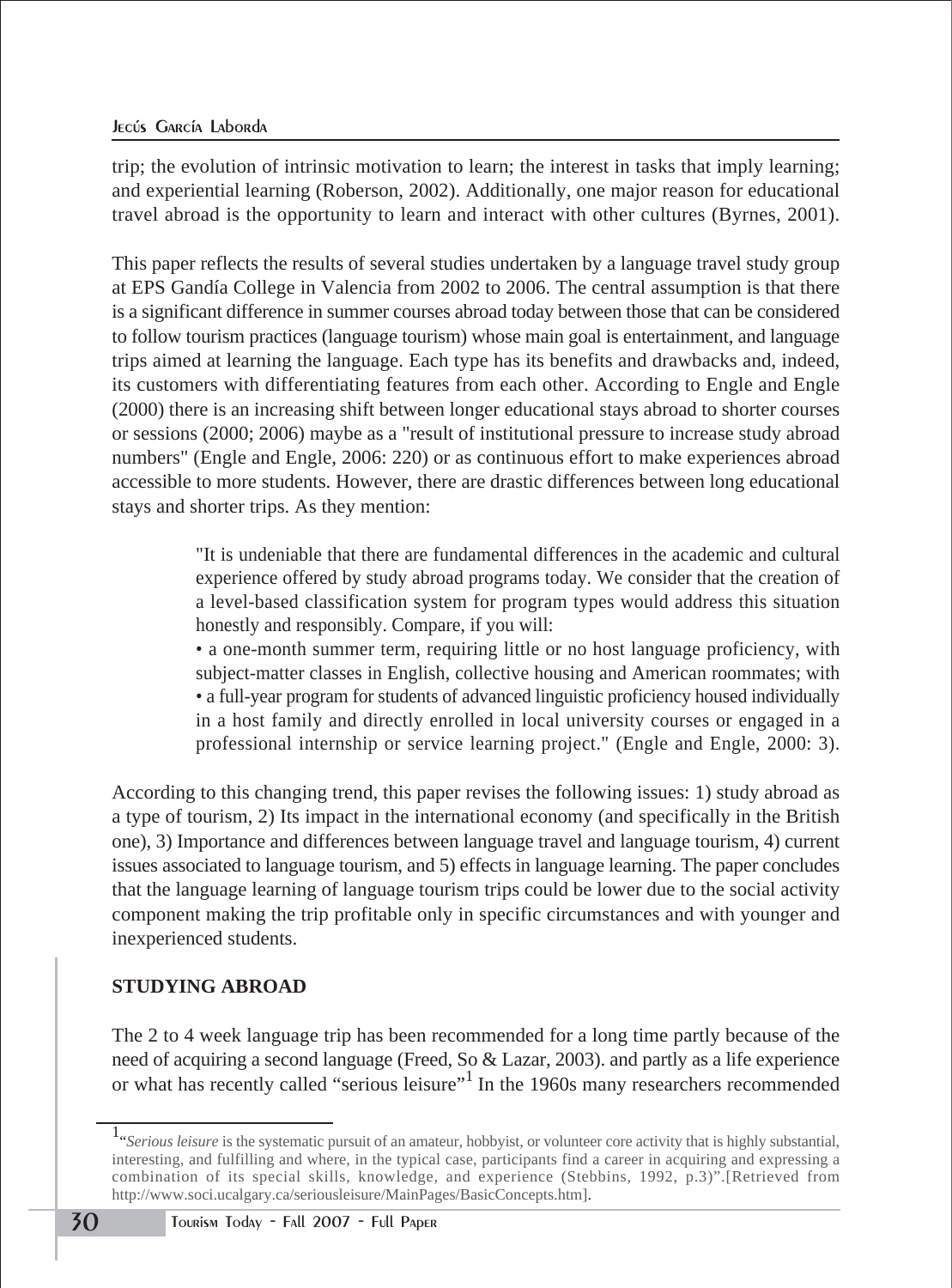the trip when students achieved an intermediate proficiency level in English (Lado, 1964). When learning a foreign language abroad students needed to adjust to their situation, the new culture, the influence of their reference cultural group and their own personality. In fact, Dragonas (1983) assured that summer programs serve to enhance motivation for language learning, cultural awareness, positive attitudes toward the host country, and parental and public consciousness of other cultures. Clashes in some or all of these factors may lead to the cultural crisis known as the cultural shock that is usually experienced by immigrants but can also be experienced by international students in short programs as well as tourists (Furnham, 1984). However, the adaptation that follows the difficult moment when the student's own culture clashes with the new culture allows the acculturation process or adaptation to the new culture (Lundstedt, 1963). Thus students move from the euphoria upon their arrival to culture shock to adaptation (Hofsteede, 1997). However difficult, this experience is highly rewarding for most students who see in their travel abroad a necessary part of their own education (Engle and Engle, 2006).

In the early 1970s many international travel companies observed the potential of organizing summer courses. First, it was in France but, very soon, the influence of the English speaking countries in the world (United Kingdom and United States) redirected this trend towards the U.K. and the U.S. This trend has remained stable until today (Chen and Barnett, 2000; Roberson, 2002). The last years before the 1973 petrol crisis also meant an increase in the number of trips abroad in the US. At the same time, in Europe the trip abroad was limited by the cost of transportation, housing and tuition fees. However, due to the fact that the number of countries started to increase in the European Union Market (which was later replaced by the global idea of the European Union in the last decade) in which many social law and policies are common to all the member countries, the student mobility has increased considerably. Likewise, students have more flexibility to study abroad. However, although this could mean that less students would be attracted to taking regular summer courses, in fact, language requirements in the professional market in many countries have been very demanding in reference to the minimum English proficiency level, and therefore students willing to improve their English tend to take more and more courses (Engle and Engle, 2006).

# **IMPACT OF LANGUAGE TRAVEL IN THE ECONOMY: FROM THE WORLD TO THE UNITED KINGDOM**

Summer courses as a justification for travel abroad has become clear in the last 15 years. To cope with the need of further programming, organization and figures have justified journals like the *Language Travel Magazine*. Currently, this periodical does a general status survey on language travel internationally every two or three years. According to this journal, the length of stay varies a great deal between countries. In fact, while the average student in Australia in 2003 (*Language Travel Magazine*, 2005) could spend as many as 15.6 weeks in his educational stay, some other countries usually received their foreign students for much shorter stays. For instance, in the same year Malta welcome its visitors an average of 2.8 weeks, France 3.2 weeks, Italy 4.2 weeks and Ireland or Spain for 5 weeks. Course prices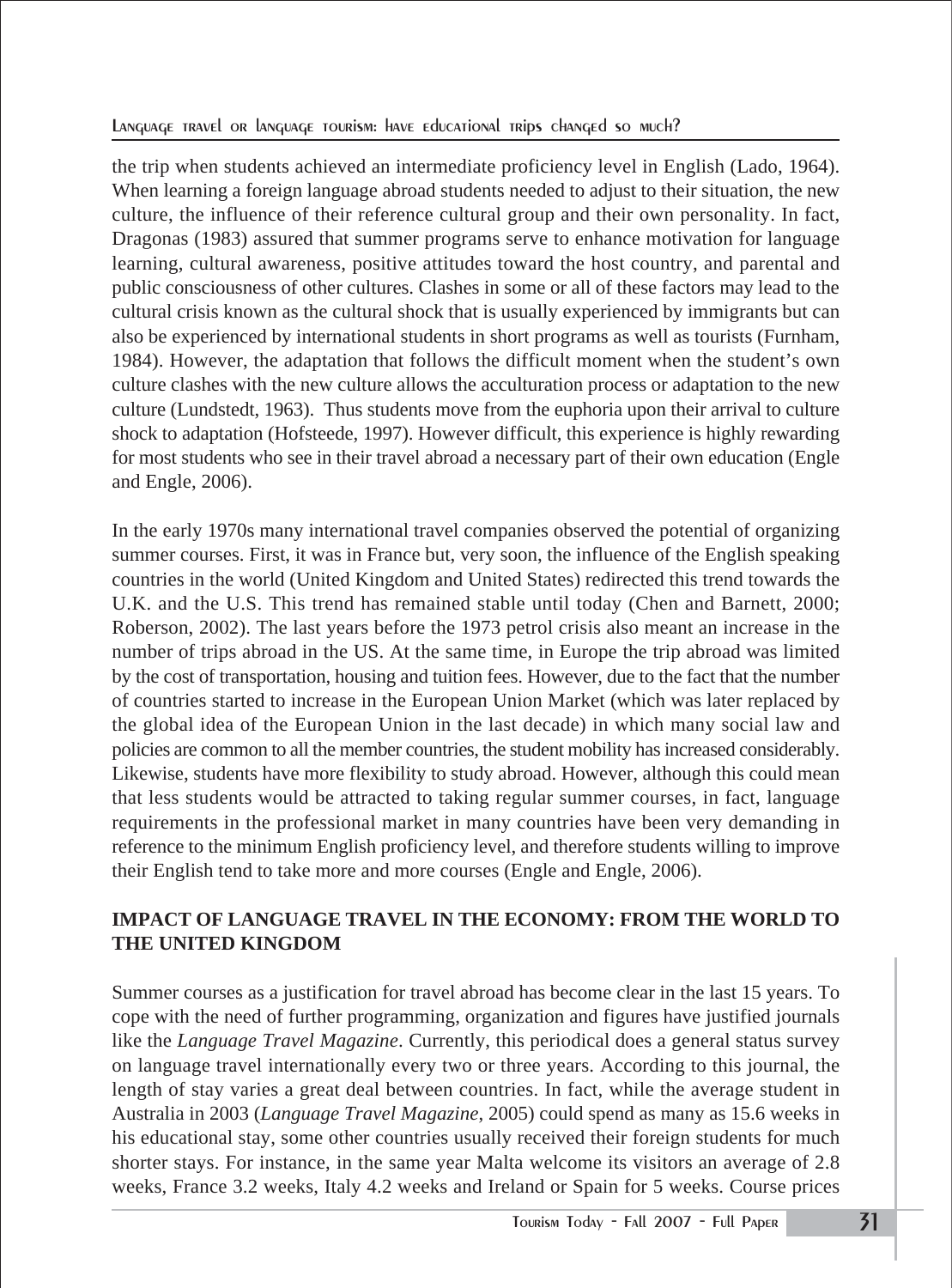also varied accordingly, while a month in South Africa can be as low as 632 US\$, the same stay in France averaged 1132 US\$ and a month in the UK could mean 1512 US\$. By 2005, the travellers flux had slightly increased. However, prices were very different among countries with greater charges in South Africa where the average of a one month course was 847US\$ (a 34% increase) and the USA 1044US\$ (a 20.84% increase). The number of students seems to have increased also but total figures of travellers are difficult to obtain.

According to the *Language Travel Magazine,* language travel (shorter or longer) has a great impact in the British economy especially in the South and Midlands. The decreasing prices in air travel due to the competence between low budget and national airlines have facilitated the increment in the number of language travel in the last years. According to a survey done by the *Language Travel Magazine* with data obtained from 16 companies in 2003, each company had an average of about 850 students (total 12,619) and their average of stay was 10 weeks. Most students are Asian (32.5%) followed by Swiss and Spanish. Most students are between 19 and 24 years old. The average expense for housing is about 140£ per week and tuition about 220£ a week. Students also spend important amounts of money in food, entertainment, excursions, personal trips, books and more. In total, most students staying for about two months would probably spend between 2,000 and 3,000£. These numbers are only indicative because it is well know that most companies keep this information secretly but it is commonly believed that the total number of students could be in excess of 150,000 a year. Thus the impact is very significant. Additionally, a recent report by JWT Education for the Association of Language Travel Organizations (ALTO) suggested that language travel, especially 3-4 weeks courses and the total number of students, will have a sustained increment in the next years while longer courses will be reduced  $(p.11-12)$ . This global trend places Japan as the first emitting country followed by Germany, the USA, Spain, Brazil, France, Italy and South Corea. Host countries, according to ALTO's Associates are: UK, Spain, France, US, Canada, Australia, Ireland, Malta and Italy. Although, as it is mentioned in the report " It should be noted that these findings are most likely to be dependent on where agents are located and in this study most participants were from Western Europe" (p. 9).

## **IMPORTANCE AND DIFFERENCES BETWEEN LANGUAGE TOURISM AND LANGUAGE TRAVEL**<sup>2</sup>

There is little question on whether this large quantity of foreign students require special services different from other students or general travellers. In order to approach this issue, it is necessary to see what kinds of services are related to the organization of summer courses. In general, we should address this issue from a number of different perspectives (see diagram 1)

 $^2$ In general, this article refer to Language travel as that whose main goal is academic while Language tourism is a combination of academic and entertainment aspects.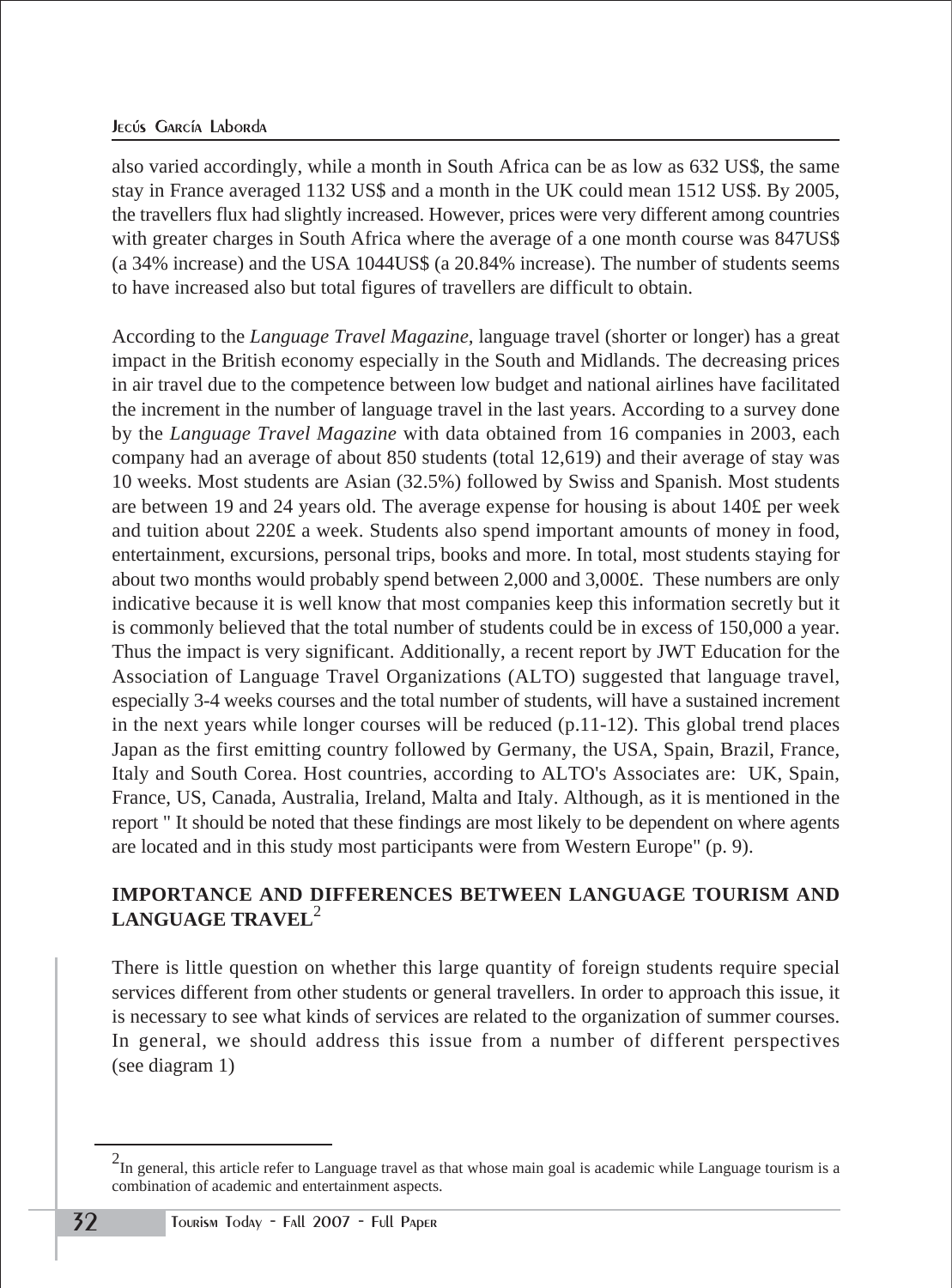LANGUAGE TRAVEL OR LANGUAGE TOURISM: HAVE Educational trips changed so much?



Diagram 1: Travel services in Language trips

The diagram above clarifies only a very small part of the total process carried by the organization of language travel. However, it shows very clearly that while the main reason for the trip, which is the language course, has decreased its importance; many other services are now considered fundamental when only 20 years ago the companies' interest in them was very limited. In spite of all these changes any reader interested in the topic of language travel will still find two main types of language travel organizations: language tourism organizations (i.e. EF) and summer School organizations (although some of them are operative all year round) (i.e. Hilderston College, Kent). At this point it would be desirable to mention what makes the difference between one and the others. Language tourism organizations pose their interest in the enjoyment. In general, classes tend to be an average of 16-18 hours a week (there is usually a break in both types of thirty minutes), have sport and social activities during the week and, most often, a half day excursion (on a weekday) and a full day excursion (Saturday), evening activities run from games for under 18-years-old students to pub meetings or even dance activities for the older students. As opposed, summer Schools usually have an average of 24 class hours a week and their social activities are limited to cultural visits and cinema activities although many also include social events or pub reunions (mainly moved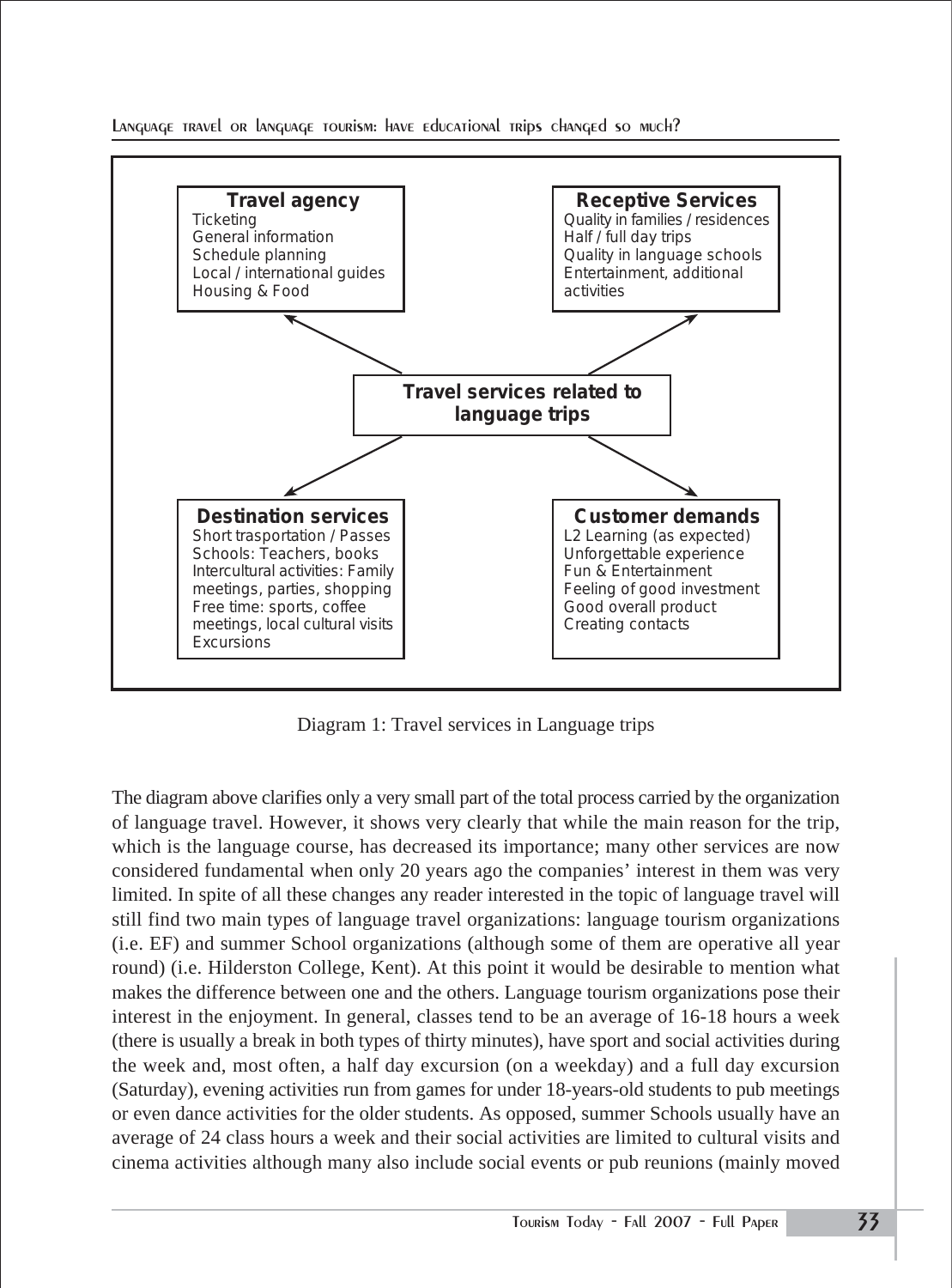by the competition withy other programs). Summer Schools also organise day trips but are usually full day and give more freedom to the students. Diagram 2 exemplifies these differences. Overall, although both types tend to include students of all ages, Language tourism is usually aimed at younger kids who go in groups while Summer Schools are mostly devoted to adults who go as individuals.

| Time or period                     | Language tourism<br>(usually young kids)                     | <b>Language Travel in</b><br><b>Language schools</b><br>(usually adults)                       |
|------------------------------------|--------------------------------------------------------------|------------------------------------------------------------------------------------------------|
| $8:30 - 13:00$ (30 minutes recess) | <b>Classes</b>                                               | <b>Classes</b>                                                                                 |
|                                    | Lunch                                                        |                                                                                                |
| $14:30-16:30$                      | Sports, games, half day trips<br>(all included in the price) | Classes (If students have<br>a different optional activity,<br>they usually need to pay extra) |
|                                    | Dinner                                                       |                                                                                                |
| $19:00 - 21:00$                    | Evening games, disco                                         | Cine Forums, Pub evening                                                                       |

Diagram 2: A typical day in a language program according to the type of trip (according to She Spanish Heritage for language trips to the UK and Ireland).

The key question is how some language trips have become language tourism. The explanation is probably not as easy as expected. The first reason is that the participants in language tourism companies usually go with groups that have been put together through hiring the trip in a language company and who may feel that want to experience more the local culture or want to enjoy as much as they want to learn the language (sometimes even more). On the other hand, participants in the summer School programs tend to value the language learning as their first goal but, in the end, would like to get the same feeling of relevance (the feeling that their investment is worth) and also enjoyment in their trip.

# **CURRENT ISSUES ASSOCIATED TO LANGUAGE TOURISM**

In a recent study, Capellino Ciscar (2004) analysed the typical causes of complaints in many language tourism companies. Furthermore, Capellino discovered that most complaints after return were centred in the families. After analyzing a questionnaire that was distributed to 15 companies all over Spain, she found that most problems could be limited to 3 groups: families, local organizations or schools and organizations in the country of origin. According to her findings these problems could be summarized in the following 11 (although some of them could have many different variations).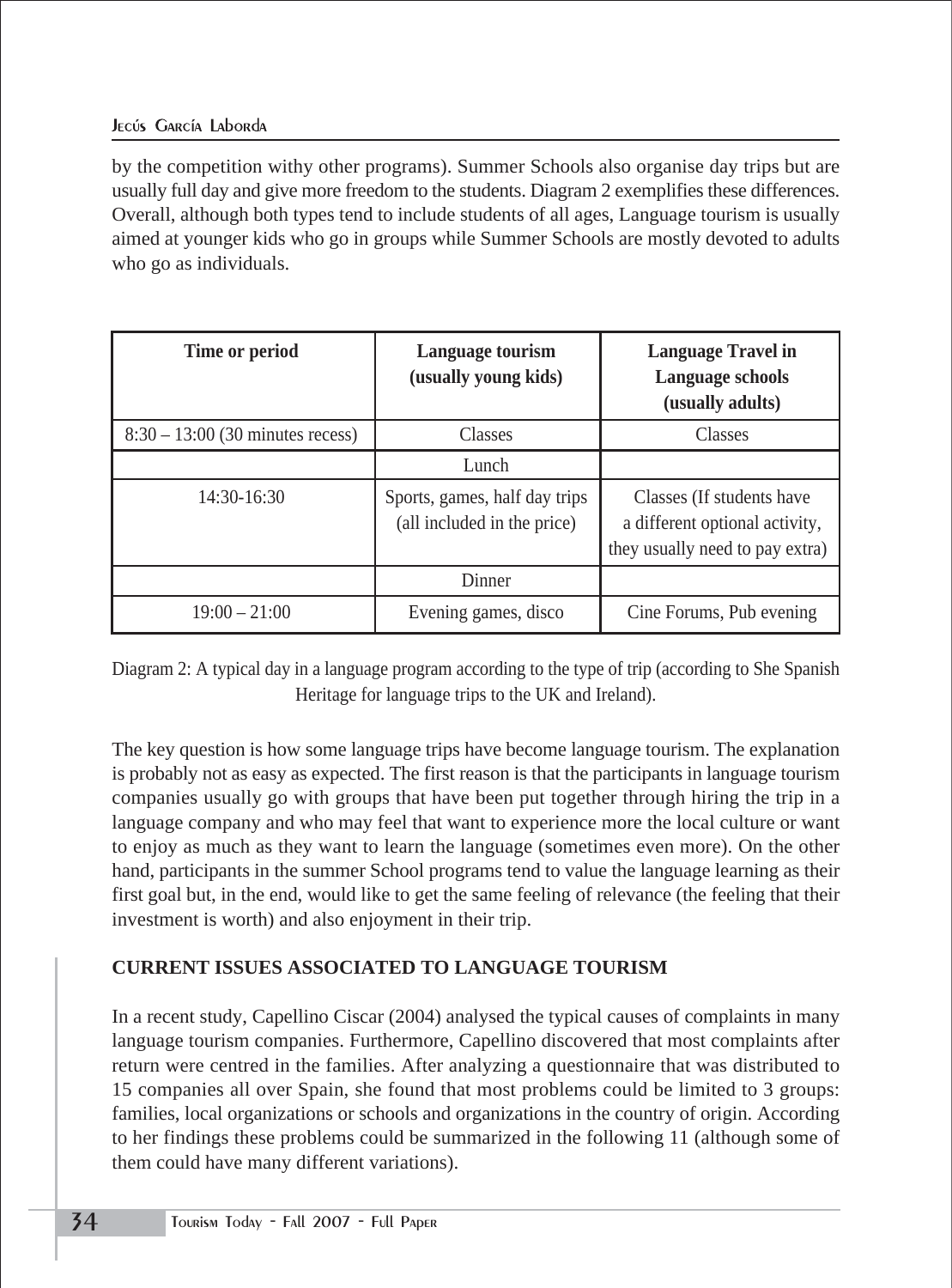| Category | Problem                                                                         | Perception                                                                                                                                                                                                     | Solved on site, how                                                                                                                                         |
|----------|---------------------------------------------------------------------------------|----------------------------------------------------------------------------------------------------------------------------------------------------------------------------------------------------------------|-------------------------------------------------------------------------------------------------------------------------------------------------------------|
| Families | Home is not very clean                                                          | Students have the feeling<br>that a few houses may not<br>match their origin homes<br>cleanliness                                                                                                              | Generally. Visiting the<br>family. Change of<br>families is considered<br>the last resource. Most<br>times a conversation<br>with the student is<br>enough. |
|          | Food                                                                            | Students' perception of<br>meals varies from one<br>country to another but<br>getting used to new foods<br>can be difficult                                                                                    | Most times. Most<br>times a conversation<br>with the student is<br>enough.                                                                                  |
|          | Too many students<br>of the same nationality<br>in the same home                | They speak their L1<br>in the house                                                                                                                                                                            | Generally. Either<br>students agree<br>compensations or one<br>or more students will<br>have to be moved out.                                               |
|          | Sense of insecurity<br>with personal belongings                                 | Many students report<br>to miss valuable items<br>but most times is just<br>their perception                                                                                                                   | Generally. A<br>conversation with<br>the student is usually<br>necessary. If real,<br>student will be moved<br>to a different house.                        |
|          | Students are distant<br>from their friends<br>(mostly US, Canada,<br>Australia) | Students miss to meet<br>their school / group<br>friends in the evening.<br>A variation of this<br>problem is early curfew<br>with younger students<br>who may have more<br>freedom in their own<br>countries. | Generally. Once the<br>students understand<br>the importance of<br>communication with<br>the host family.                                                   |

Language travel or language tourism: have educational trips changed so much?

Diagram 3: Common problems in language tourism (own source).

These have been considered the most important issues for a long time. However, experienced tour escorts (or "group leaders" as they are often called) and family organisers are aware that although in just a few cases these complaints are real, most often they are unjustified and they are just a student's response to pre-concepts, prejudices, lack of experience in travel abroad, fears and even first impressions. In one word, culture shock (as seen before). A language travel company reported that one of their most experienced group leaders filed a loss for a large sum of money. After a few weeks, he found he had miscalculated the currency exchange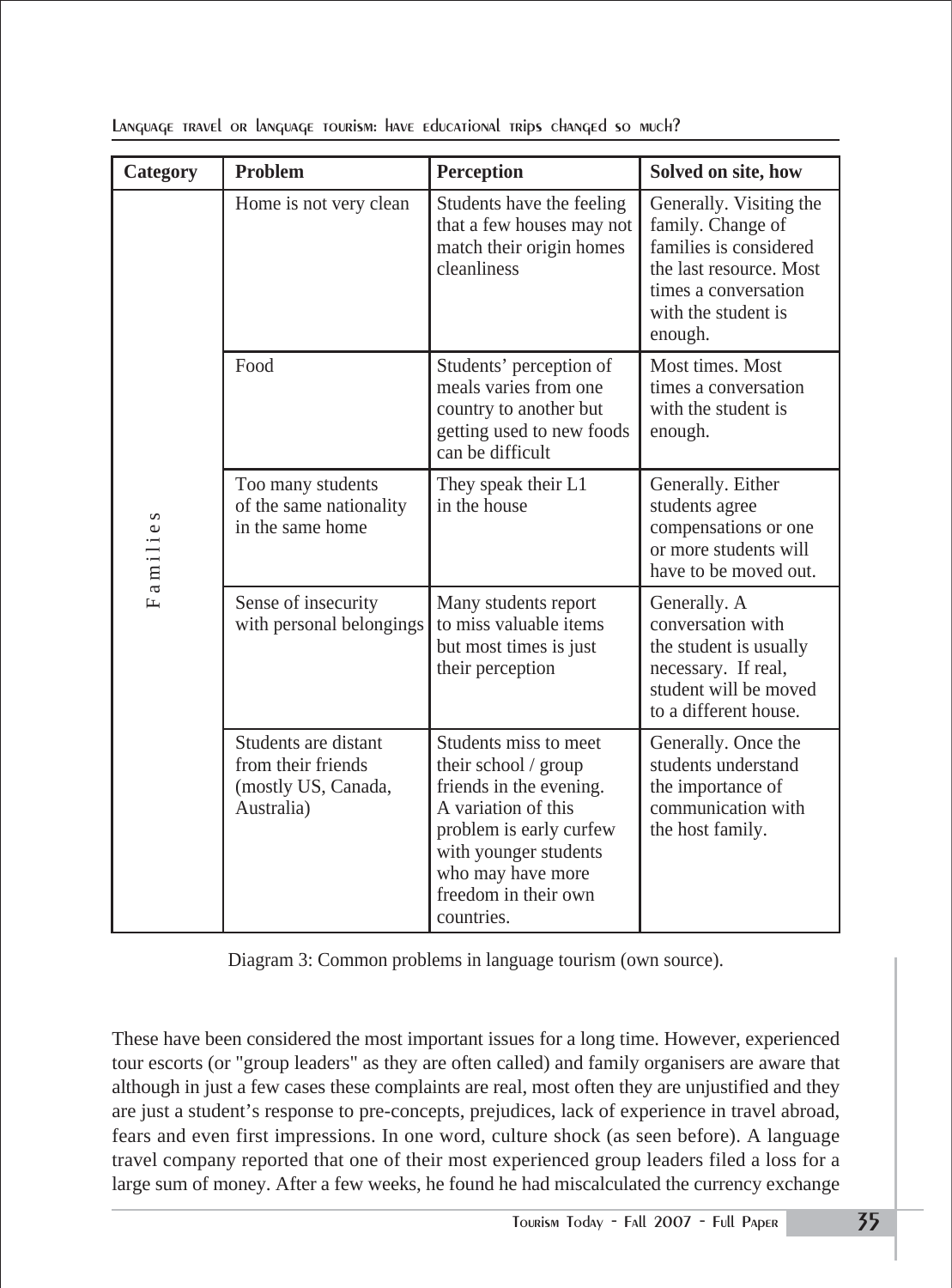#### JECÚS GARCÍA LAborda

rates! Some tour leaders (or tour escorts) have suggested that school residences instead of families can be a better option since the traveller is sure that whatever happen in the room is due to one's actions. Capellino reported that this can be true for adults whose independence is highly regarded but she also found that most of the problems related to the families are also perceived in residences and dorms (and then blamed on the cleaning services or those who may have to enter the room).

| Category                | <b>Problem</b>                                    | Perception                                                                                                                                                                                                   | Solved on site, how                                                                                                                         |
|-------------------------|---------------------------------------------------|--------------------------------------------------------------------------------------------------------------------------------------------------------------------------------------------------------------|---------------------------------------------------------------------------------------------------------------------------------------------|
| <b>Schools</b>          | Teaching quality is<br>not very good              | Students feel that the<br>procedures, time<br>administration, drilling,<br>dynamics, tasks do not<br>lead to optimal learning.<br>Additionally, some<br>schools are not certified<br>by the British Council. | Not very often.<br>Students understand<br>learning in their own<br>specific ways and are<br>very demanding with<br>their money              |
|                         | Activities                                        | They are not worth the<br>price                                                                                                                                                                              | Most times. Most<br>times a conversation<br>with the student is<br>enough. Sometimes<br>reimbursements or<br>compensations are<br>necessary |
| Organization<br>Schools | Excursions / field trips<br>are no good or boring |                                                                                                                                                                                                              | The students'<br>expectations could not<br>match with what is<br>offered. Trying to be<br>positive can help very<br>much                    |
| Organization            | Overbooking or delays                             | Lack of organization                                                                                                                                                                                         | Generally. A word<br>with the student                                                                                                       |
|                         | Lack of information<br>about destination          | Little interest                                                                                                                                                                                              | Provide the student<br>with some basic<br>information                                                                                       |
|                         | Transfers, buses delayed                          | Lack of organization                                                                                                                                                                                         | Generally. A word<br>with the student                                                                                                       |

Diagram 4: Common problems in language tourism(own source) .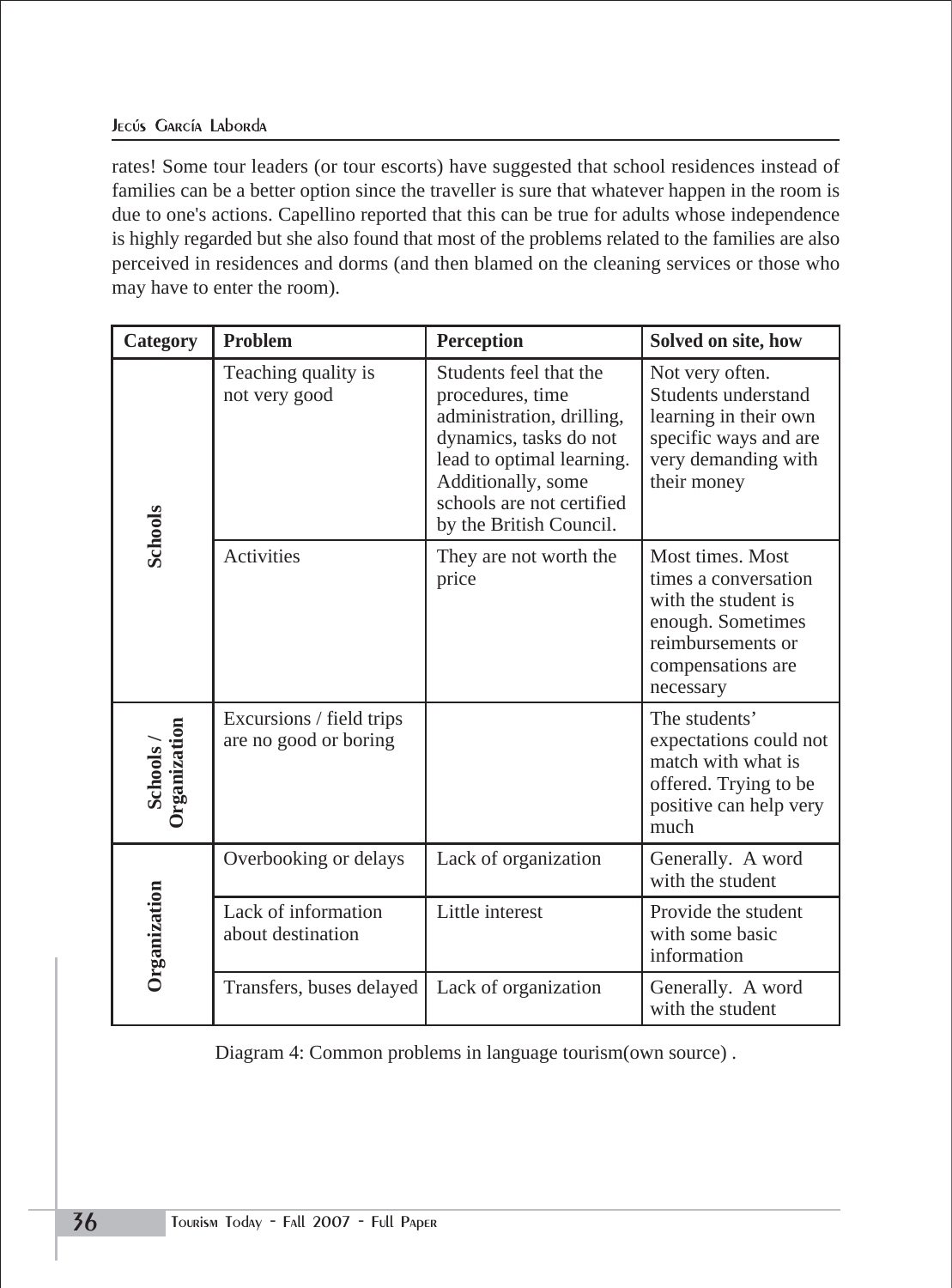These problems are usually due to the students' wrong expectations. Capellino found that urban students are less likely to value activities in the wilderness (like a cycling day, a trip to the countryside, adventure day trips and so) and seem eager to spend most of their field trips or free time going shopping. She actually mentions a case in which in the initial information of a language course in Galway (Ireland) a group of students had been programmed a trip to Dublin (a 8 hour drive). Later, in Ireland, students were informed that if taken the visit would last for up to two hours. The leader reported that it took a full week to convince the group that it was far better to make an excursion to the Isle of Mann than spending a full day on the bus and visiting the city in two hours.

In relation to the quality of the school, Badenes Puig (2005) found a few number of schools that were not certified in the city of Chaltenham. In her study with 37 students from Spain, she expresses her belief that if this omission can be observed in small and medium controllable cities, in the larger ones the problem can be even overwhelming. Although she tackled some of the issues presented in this section, Badenes Puig intended to study in more depth what the students' and family attitudes towards each other's group are. Her idea was that one of the key questions why students may not achieve while attending summer schools in England was the relationship between the students and their host families. It is important to remember that host families were originally chosen (in the 60's) because in the acculturation process the host family is supposed to provide the support that the international student needs due to the distance with his original family and friends in a totally different environment (Bochner, 1986; Ward & Kennedy, 1994; Kenny & Rice, 1995) and only partially replaced by the telephone or e-mail (Trice, 2002; Kline & Liu, 2005). Although Badenes Puig's study is inconclusive in this sense, it proved that family problems are usually not very frequent but that problems could be ranked in importance towards the student's final impression of the course. Moreover, she found that although students in junior programs do not spend much time with the host families, given the fact that students are far from their family in Spain, at least in their thought, a good relationship can substitute the feelings of belonging and grouping and thus facilitate learning. On the other hand, if the host family is not accepted, the student will be so stressed that will hardly benefit from the language travel experience. In not few occasions this cultural clash drives the student into a cultural shock unless the student can integrate the foreign cultural and cultural patterns in its life (Pearce, 1995). However, this paper will not discuss this situation that has been addressed many times from different perspectives already.

The school and teaching quality is also another controversial issue that has only vaguely addressed. It is a common criticism that there is a broad difference between the EFL teaching qualifications required to prospective teachers and that run between a few hours (20) to master's in foreign language education (2 years). This situation contrast with the requirements for non native speakers in their own countries. Thus, when the summer peak season comes many schools need extra teachers that are sometimes hired with limited teaching experience and minor teaching skills. As a consequence, some summer programs are poorly taught and the schools do not meet the minimal quality standards (Hinga, 1990). Although many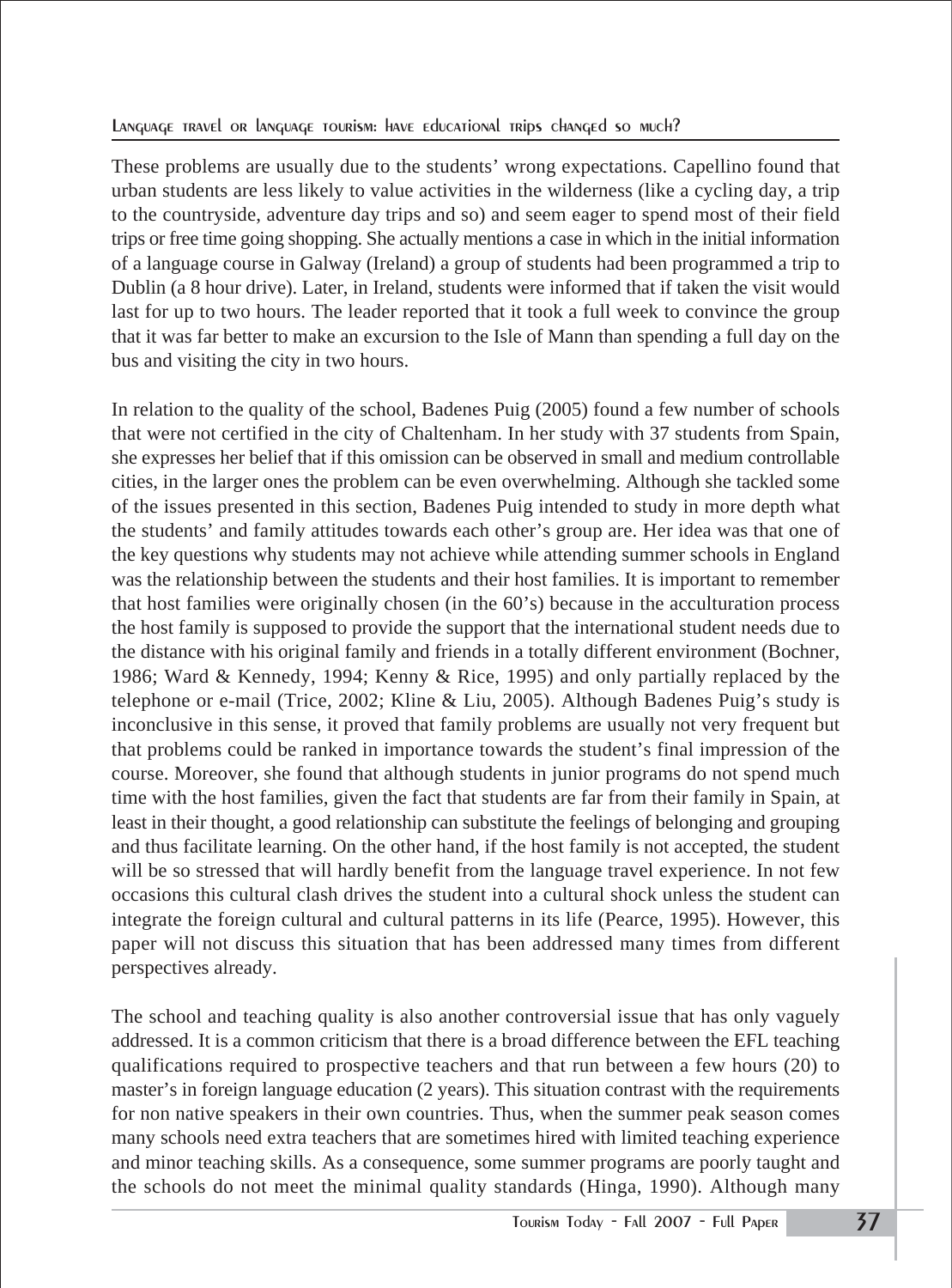professionals consider these practices illegal and damaging to the country's educational reputation many students especially in junior programs attend this kind of course. The main problem is that just because the students are not considered valid referees companies tend to ignore whether the main purpose of the trip (language learning) is achieved. In a course in the city of Athlone some years ago one leader with expertise in teacher training and school supervision claimed that the students were neither receiving the correct services by the local coordination nor an acceptable teaching quality. After denouncing the situation to the Spanish company, the Irish organization was informed. The Irish company's reaction was to threaten the leader and although the teaching improved a little, none of the teachers in the program was replaced and the teaching was very criticized in the students' final evaluation of the program. Surprisingly, the Spanish company continued working with the same Irish company for a couple of years until the complaints made it impossible to continue the partnership.

## **WHAT OTHER ASPECTS ARE DISTINCTIVE IN LANGUAGE TOURISM?**

As opposed to the traditional language trip, language tourism companies tend not to use language schools due to the high cost of these educational centres. Indeed, most use regular schools that are hired for smaller groups. These schools are very convenient because of their facilities but very seldom the companies use teachers of the very same institution and in many occasions although the school name is used as a reference, in reality, what the local organization does is hire a couple of rooms and, not always, a few hours of the gym and computer room. It is not necessary to mention that this means that if problems arise the local company finds little help in the school and teachers and students are affected.

Weekly afternoon activities have a special importance because they help the foreign student to adapt to the new environment (Toyokawa & Toyokawa, 2002) and motivate them in their studies (Bergin, 1992). However, local companies try to cut costs and then inexpensive actions are usually preferred. For instance, a language program played videos without subtitles once a week but no language activities were planned around it. However, if the students do not have a lower intermediate proficiency level (B1 in the European Framework) and are not very familiar with the film the input is much higher above their competence both in quality and quantity and as a consequence this activity does not lead to learning and becomes a complete waste of time and generally leads to boredom. Likewise, many leaders have noticed that those teachers and guides that are supposed to accompany junior groups tend to avoid their responsibilities. As one tour leader says "…we had a wonderful history teacher but as soon as we arrived to York she just disappeared. When we went back to the bus we found she had been visiting a friend instead of coming with us".

## **DOES LANGUAGE TOURISM LEAD TO LANGUAGE LEARNING?**

Despite the many disadvantages expressed above, it is important to evaluate the effect of language tourism in the students' learning. The following chart (diagram 5) presents the positive and negative aspects of language tourism.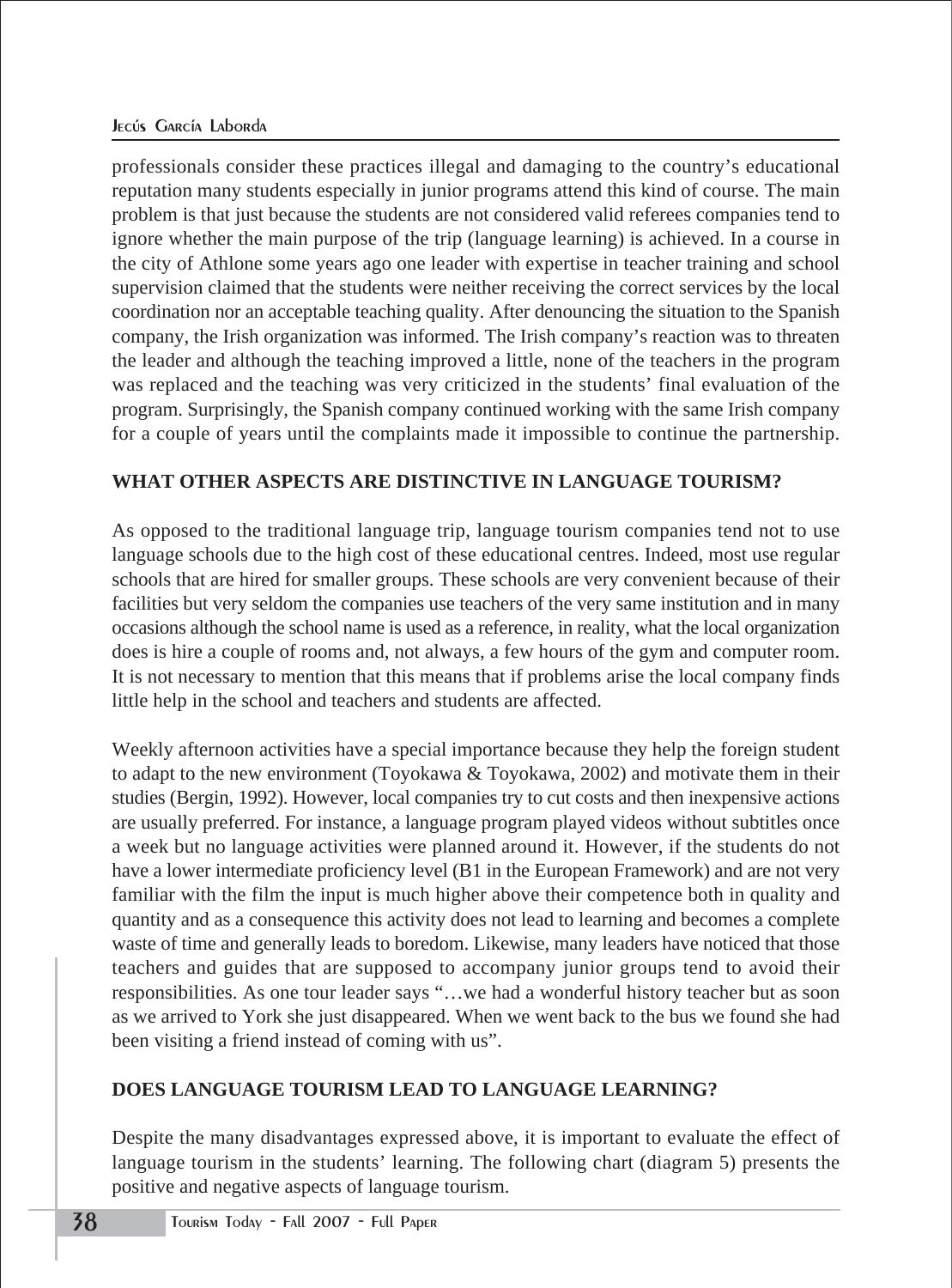| <b>Aspects of language learning</b> | <b>Positive aspects</b>                                                                                                                                                                                                                                                                                                                                                              | <b>Negative aspects</b>                                                                                                                                                                                                                                                                               |
|-------------------------------------|--------------------------------------------------------------------------------------------------------------------------------------------------------------------------------------------------------------------------------------------------------------------------------------------------------------------------------------------------------------------------------------|-------------------------------------------------------------------------------------------------------------------------------------------------------------------------------------------------------------------------------------------------------------------------------------------------------|
| Input and exposure to English       | Students can hear native accents of<br>a variety of backgrounds and origin.<br>They can also read and operate<br>in a variety of registers.                                                                                                                                                                                                                                          | If students travel in groups most<br>conversation is in L1. When the<br>class is mostly formed by students<br>from the same group interaction with<br>other non native speakers with the<br>same proficiency level is almost<br>inexistent.                                                           |
| Classroom dynamics                  | Teachers make a change in what<br>students usually do in their own<br>country (after all, the purpose of<br>Summer courses is more oriented<br>towards non academic goals).<br>There is an intercultural exchange<br>of classroom behaviours. Tasks,<br>drills and activities are also<br>different to what students are<br>used to. Usually they are more<br>realistic and amusing. | If students were looking for a<br>real international interaction<br>they may feel frustrated. Pupils<br>may fee disappointed if they do<br>not understand the teaching style<br>or the rational that differentiates<br>the teaching between their<br>country of origin and the<br>country they visit. |
| Use of English                      | It is contextualized. Projects in<br>the street / family can help to<br>make English real.<br>Communicative language is<br>emphasized.                                                                                                                                                                                                                                               | When students have a limited<br>experience of English in context<br>(for instance, they spend most of<br>the time with their L1 group)<br>their learning may decrease due<br>to a lack of interest, input or<br>opportunities to interact.                                                            |
| Social skills and motivation        | The experience can trigger the<br>interest if future trips or interest<br>in meeting new people. When<br>students can communicate, even<br>in daily situations, with the local<br>people it fosters the student's<br>interest in getting immersed in<br>the new culture.                                                                                                             | Spending too much time with<br>the L1 group limits interaction<br>with local people. Also staying<br>with the group make weaker L2<br>speakers rely upon the most<br>advantaged and limits their<br>interaction and opportunities for<br>communication with local people.                             |
| Accuracy                            | When language use teachers are<br>familiar with the L2 speakers'<br>language problems, their grammar<br>and language use formal teaching<br>can be very beneficial.                                                                                                                                                                                                                  | Not all the teachers in the English<br>speaking country know about L2<br>learning or even language skills.                                                                                                                                                                                            |
| Vocabulary                          | Increases both consciously and<br>subconsciously.                                                                                                                                                                                                                                                                                                                                    |                                                                                                                                                                                                                                                                                                       |
| Productive and receptive skills     | It is always positive but even better in L1 mixed groups. When most<br>students have the same origin teachers need to limit the students' L1<br>use to the minimum and stress activities that can promote the students'<br>interaction.                                                                                                                                              |                                                                                                                                                                                                                                                                                                       |

Language travel or language tourism: Have educational trips changed so much?

Diagram 5: Effects of language tourism in EFL learning (own source).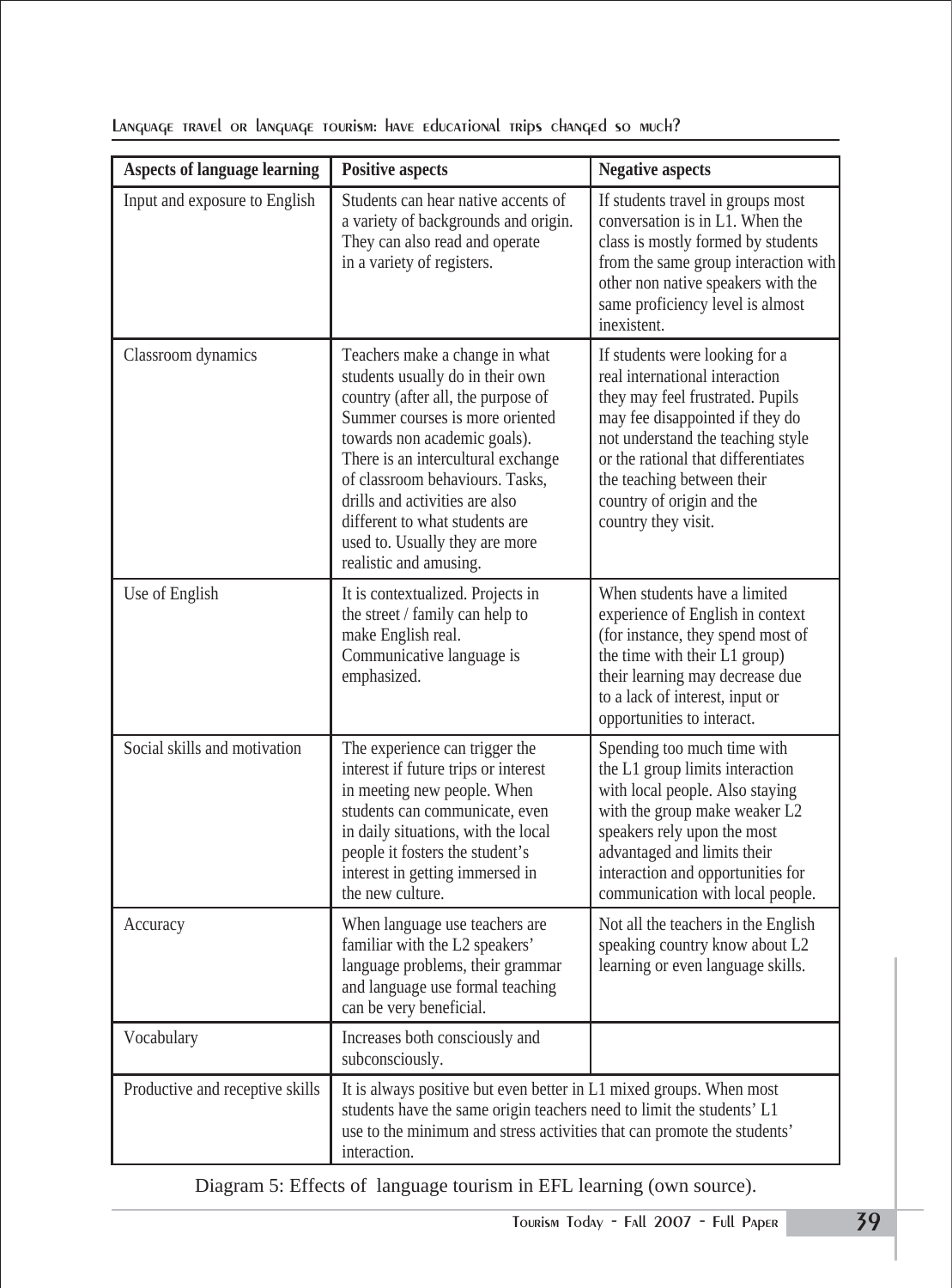#### JECÚS GARCÍA LAborda

Overall, language tourism can mean a great deal of exposure to the foreign language and, above all, exposure to real people's speech. Thus, travel organizations should care about providing genuine interactions for their student travellers. Language organizations should also be especially careful with the teachers they use since in language tourism language acquisition is second in importance after acculturation and opportunities for conversation. In this sense, it is necessary to point that countries like England or Ireland have such a great demand of teachers that usually some of the teachers may no have the necessary qualification or teaching skills, and, consequently, reducing the educational value of the stay considerably. Obviously, this experience should be attractive for most students a push the foreign students to use the language in daily and social interactions that cannat be achieved in their own country. Other linguistic considerations are mentioned in diagram 5.

#### **CONCLUSIONS**

Overall, language tourism is mostly beneficial for all the students but it is important to be aware of who it should be recommended to. First, it can be a valuable experience for younger kids who do not need to rush in their L2 learning and can use more time in entertaining activities. Shy students may also benefit from the fact of not having to travel on their own. If the trip is a reward, the idea of getting relaxed and have fun in a L2 environment is very gratifying. Second, it is important to decide how to choose the right company. In this sense, students and parents should get together and consider aspects like the price, company's reputation, information about the destination (some people still believe that London is the best place for immersion programs!), the contract (some parents get false impressions about what their children will get in the trip) and make sure that the student understands that the trip should be worth.

Language tourism is different from language trips in very many different ways, and it can be a unique experience for many students opening new worlds to them. Students (or parents) should be very aware of their own goals and put them forward. Although English learning may not be as important in language tourism many students improve their language proficiency level if the program is well chosen and their interpersonal skills developed throughout the trip. Dawson (1990) has assured that it also helps to make students more mature and independent, and, on top of these advantages, it can also be great fun.

#### **REFERENCES**

• ALTO (August 2005) *Global Directions in Language Travel: ALTO Member Survey* 2005. Copenhagen K, Denmark: JWC Education. Retrieved from Internet May 10, 2007 at www.altonet.org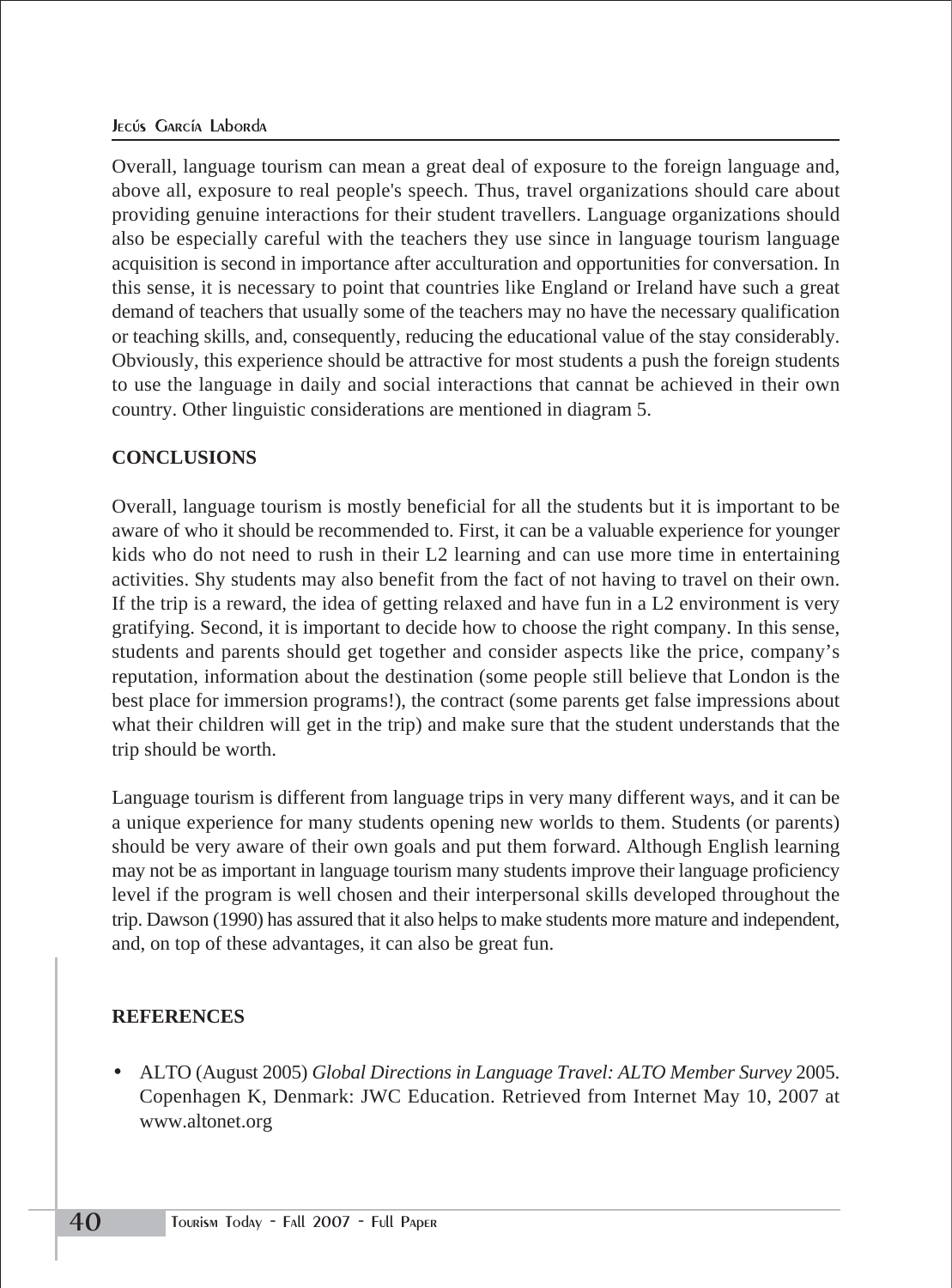Language travel or language tourism: Have educational trips changed so much?

- Badenes, S. (2005). *Perspectivas del turista idiomático y sus familias anfitrionas en la ciudad de ChALTOnham. Un análisis tentativo*, Unpublished BA thesis, Polytechnic University of Valencia.
- Bochner, S. (1986). Coping with unfamiliar cultures, Adjustment or culture learning, *Australian Journal of Psychology* 38, 347-358.
- Bergin, D. A. (1992). Leisure, activity, motivation, and academic achievement in high school students, *Journal of Leisure Research,* 24, 225-239.
- Byrnes, D. A. (2001). Travel schooling: Helping children learn through travel. *Childhood Education*, 77(6), 345-350.
- Capellino Ciscar, S. (2004). *Análisis y objetivización de buenas prácticas para empresas organizadoras de turismo lingüístico*, Unpublished BA thesis, Polytechnic University of Valencia.
- Chen, T., & Barnett, G. A. (2000). Research on international student flows from a macro perspective: A network analysis of 1985, 1989 and 1995. Higher Education, 39(4), 435-453.
- Dawson, N. (1990). *Teaching on Holiday courses*, Oxford: Longman.
- Dragonas, P. J. (1983). *The high school goes abroad, international homestay exchange programs. language in education, theory and practice, no. 55*, In National Inst. of Education (ED), Washington, DC. (Ed.), U.S.; District of Columbia, Center for Applied Linguistics. Retrieved June 20, 2006, from ERIC database.
- Freed, B., So, S., & Lazar, N. A. (2003). Language learning abroad: How do gains in written fluency compare with gains in oral fluency in french as a second language? *ADFL Bulletin*, 34(3), 34-40.
- Furnham, A. (1984). Tourism and culture shock, *Annals of Tourism Research,* 11, 41-57.
- Hinga, J. D. (1990). Student travel-study programs--some considerations. *NASSP Bulletin*, 74(522), 65-68.
- Hofsteede, G. (1997). *Cultures and Organisations: Software of the Mind* (2nd edn). New York: McGraw Hill.
- Kenny, M E & Rice, K. G., (1995). Attachment to parents and adjustment in late adolescent college students, Current status, applications, and future Institutional considerations, *The Counseling Psychologist,* 23, 433-456.
- Knowles, M. S. (1984) Adult Learning: Theory and Practice. In L. Nadler (Ed.), *The Handbook of Human Resource Development* (pp. 6.1-6.23). New York: Wiley-Interscience.
- Lado, R. (1964) *Language teaching, a scientific approach.* New York: McGraw-Hill. *Language Travel Magazine* (2005) "Status Survey", 47.
- Lundstedt, S. (1963). 'An introduction to some evolving problems in cross-cultural research', *The Journal of Social Issues,* 19(3), 1-9.